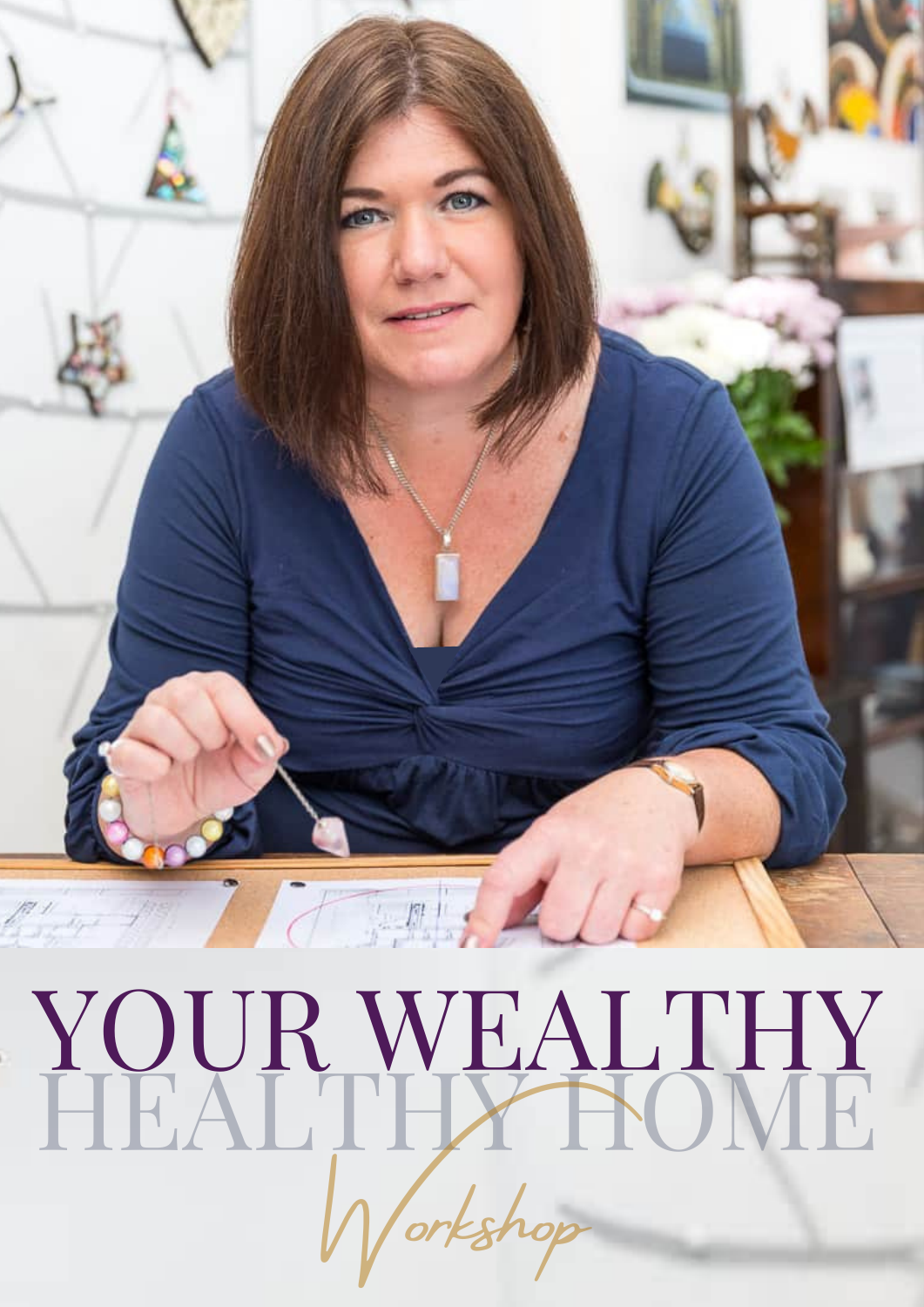



This worksheet will be your notes, your planner and your homework to engaging with the training.

#### **Follow along with us LIVE each day to complete this worksheet!**

## SESSION 1: Aug 16 @ 10 AM BST (London)

## **Your home can magnetically attract your desires**

#### **Your home contains two major types of natural energy**

Energy 1: \_\_\_\_\_\_\_\_\_\_\_\_\_\_\_\_\_\_\_\_\_\_\_\_\_\_\_\_\_\_\_\_\_\_\_\_\_\_\_\_\_\_\_\_\_\_\_\_\_\_

Energy 2:

**The Abundance Energy Method** leverages these two powerful forces:

| Are you showing love and gratitude for your home? Yes /No              |  |  |  |  |
|------------------------------------------------------------------------|--|--|--|--|
| Are you treating it as somewhere to sleep and store your stuff? Yes/No |  |  |  |  |
| BRAINSTORM: How easy am I able to consistently manifest my goals?      |  |  |  |  |
| Never / Sometimes / Often / All the time                               |  |  |  |  |
|                                                                        |  |  |  |  |
|                                                                        |  |  |  |  |

Action

 $\cup$ 

E

 $\cup$ 

 $\cup$ 

 $\cup$ 

 $\overline{\phantom{a}}$ 

Declutter 1 space in your home **Post a picture in the group!**

*HAVE QUESTIONS: DM Fay in readiness for the LIVE Q&A Bonus Session Aug 21 @ 10 AM BST*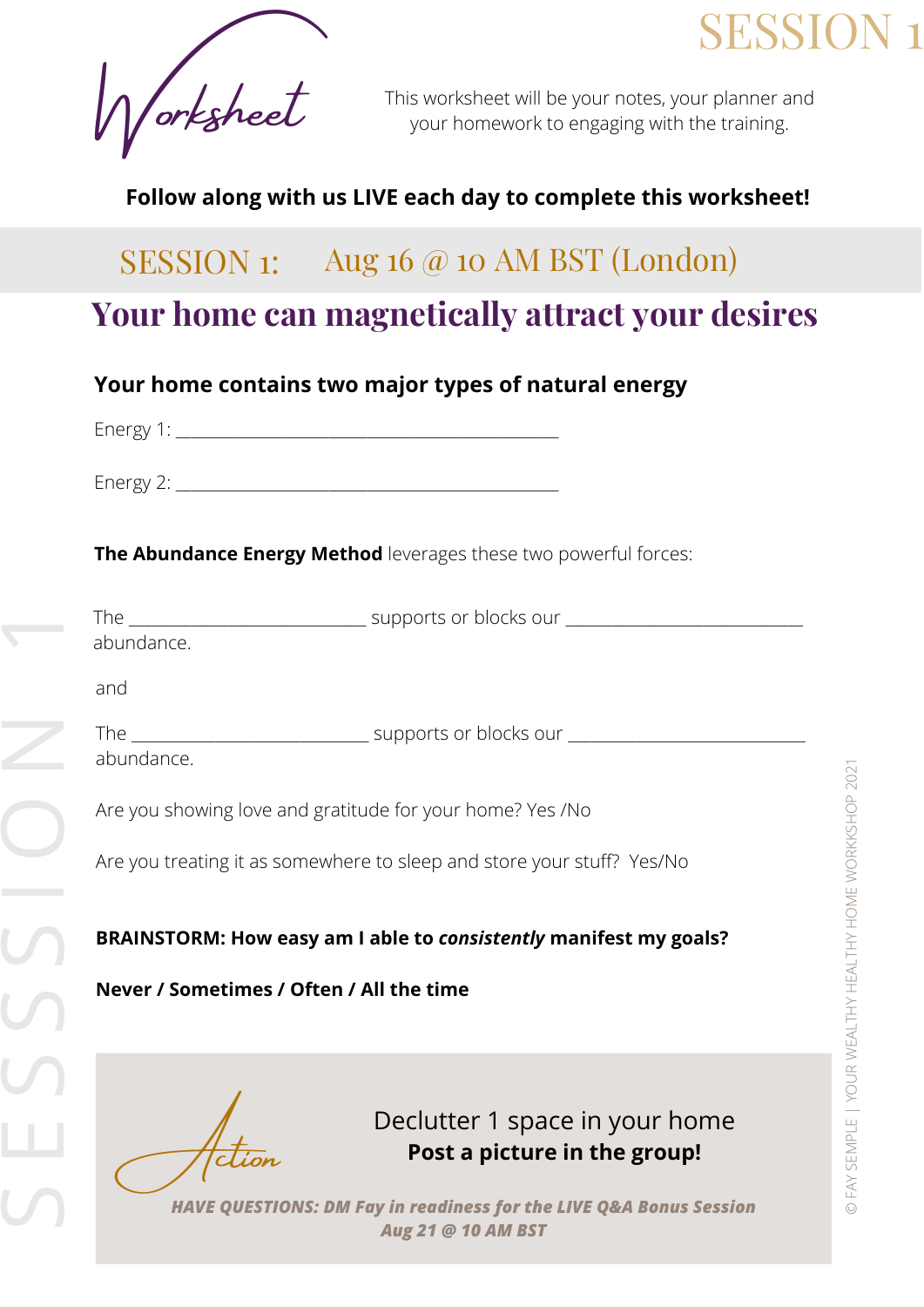# SESSION 2

# Session 2: Aug 17 @ 10am BST (London)

## **Is your home blocking wealth and health?**

\_\_\_\_\_\_\_\_\_\_\_\_\_\_\_\_\_\_\_\_\_\_\_\_\_\_\_\_\_\_\_\_\_\_\_\_\_\_\_\_\_\_\_\_\_\_\_\_\_\_\_\_\_\_\_\_\_\_\_\_\_\_\_\_\_\_\_\_\_\_\_\_\_\_\_\_\_\_\_\_\_\_\_\_\_\_\_\_\_\_\_\_\_

\_\_\_\_\_\_\_\_\_\_\_\_\_\_\_\_\_\_\_\_\_\_\_\_\_\_\_\_\_\_\_\_\_\_\_\_\_\_\_\_\_\_\_\_\_\_\_\_\_\_\_\_\_\_\_\_\_\_\_\_\_\_\_\_\_\_\_\_\_\_\_\_\_\_\_\_\_\_\_\_\_\_\_\_\_\_\_\_\_\_\_\_\_

\_\_\_\_\_\_\_\_\_\_\_\_\_\_\_\_\_\_\_\_\_\_\_\_\_\_\_\_\_\_\_\_\_\_\_\_\_\_\_\_\_\_\_\_\_\_\_\_\_\_\_\_\_\_\_\_\_\_\_\_\_\_\_\_\_\_\_\_\_\_\_\_\_\_\_\_\_\_\_\_\_\_\_\_\_\_\_\_\_\_\_\_\_

\_\_\_\_\_\_\_\_\_\_\_\_\_\_\_\_\_\_\_\_\_\_\_\_\_\_\_\_\_\_\_\_\_\_\_\_\_\_\_\_\_\_\_\_\_\_\_\_\_\_\_\_\_\_\_\_\_\_\_\_\_\_\_\_\_\_\_\_\_\_\_\_\_\_\_\_\_\_\_\_\_\_\_\_\_\_\_\_\_\_\_\_

#### **Let's talk about your growth:**

Your goals: \_\_\_\_\_\_\_\_\_\_\_\_\_\_\_\_\_\_\_\_\_\_\_\_\_\_\_\_\_\_\_\_\_\_\_\_\_\_\_\_\_\_\_\_\_\_\_\_\_\_\_\_\_\_\_\_\_\_\_\_\_\_\_\_\_\_\_\_\_\_\_\_\_\_\_\_\_\_\_\_\_

E

 $\mathcal{L}$ 

 $\mathcal{L}$ 

 $\sim$ 

Why do you want to accomplish this: \_\_\_\_\_\_\_\_\_\_\_\_\_\_\_\_\_\_\_\_\_\_\_\_\_\_\_\_\_\_\_\_\_\_\_\_\_\_\_\_\_\_\_\_\_\_\_\_\_\_\_\_\_

Why have you not accomplished this goal already: \_\_\_\_\_\_\_\_\_\_\_\_\_\_\_\_\_\_\_\_\_\_\_\_\_\_\_\_\_\_\_

What will be the cost to you if you don't move forward? \_\_\_\_\_\_\_\_\_\_\_\_\_\_\_\_\_\_\_\_\_\_\_\_

### **ENERGY ALCHEMY IN YOUR MIND, BODY & SOUL**



FAY SEMPLE | YOUR WEALTHY HEALTHY HOME WORKSHSHOP AUG 2021 © FAY SEMPLE | YOUR WEALTHY HEALTHY HOME WORKSHSHOP AUG 2021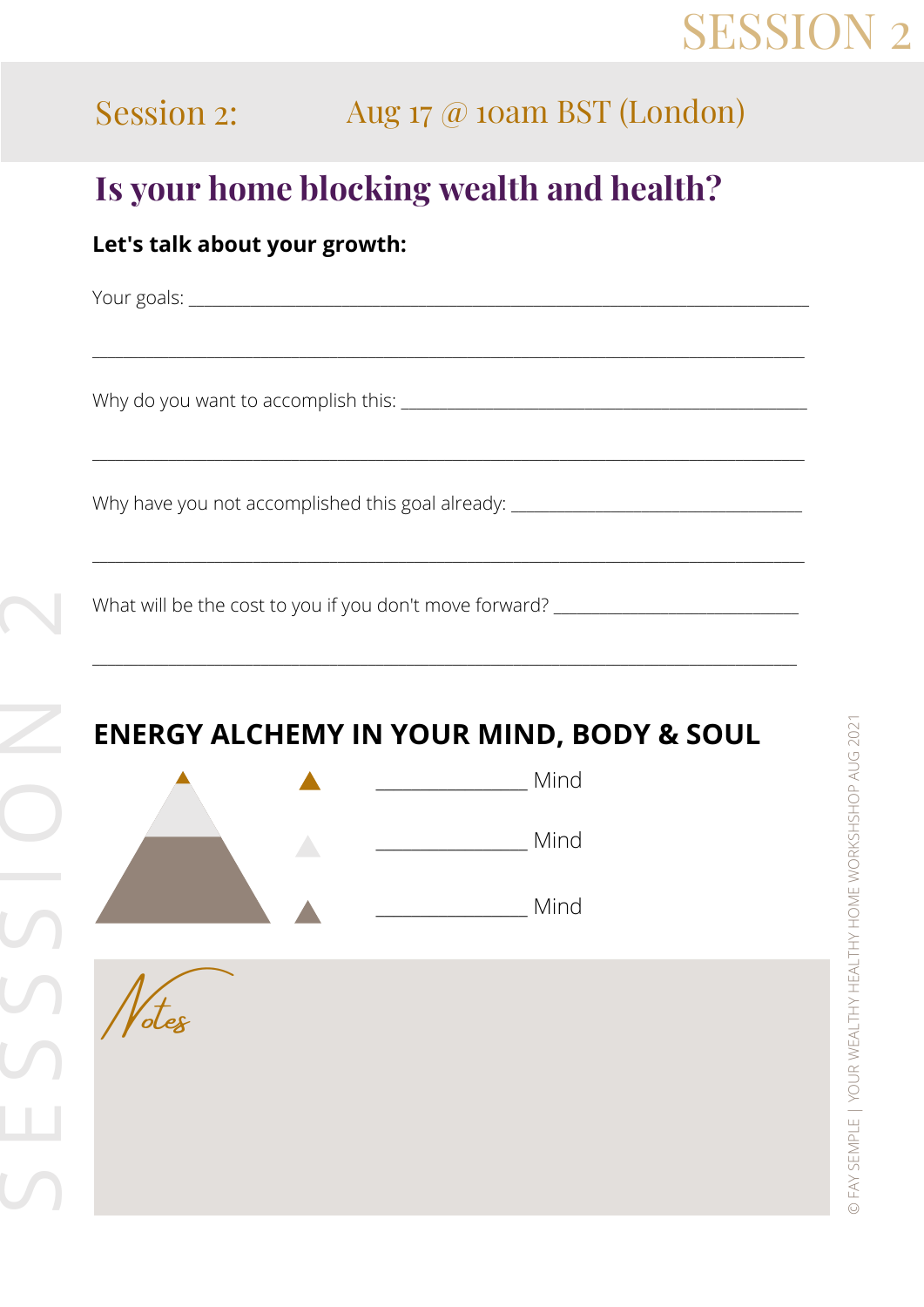# SESSIO

# Session 2: Aug 17 @ 10am BST (London)

## **Is your home blocking wealth and health?**

#### **There are four types of energy 'personalities' in homes:**

- 1. Free-flowing Yin & Yang
- 2. Free-flowing Yin and blocked Yang
- 3. Blocked Yin and free-flowing Yang
- 4. Blocked Yin and Yang

#### **How do these personalities show up in your wealth and health?**

| 2. |  |
|----|--|
|    |  |
|    |  |

#### **KEY TAKEAWAY: Is your environment supporting or blocking your efforts to manifest?**

 Are you easily attracting clients to your business? Yes/No Is it easy to concentrate in your home office? Yes/No Do you feel happy when you think of your home? Yes/No Have things improved in your life since you moved in? Yes/No Have your finances improved in this home? Yes/No Do you sleep well in your home? Yes/No

Mostly Yes: Your house is supportive (but there is always room for improvement) Mostly No: Your house is unsupportive (and you're in the right place to fix this!)

Action

E

 $\cup$ 

 $\mathcal{L}$ 

 $\sim$ 

Is your home blocking wealth and good health? **Post your answer in the group!**

*HAVE QUESTIONS: DM Fay in readiness for the LIVE Q&A Bonus Session Aug <sup>21</sup> @ <sup>10</sup> AM BMT* S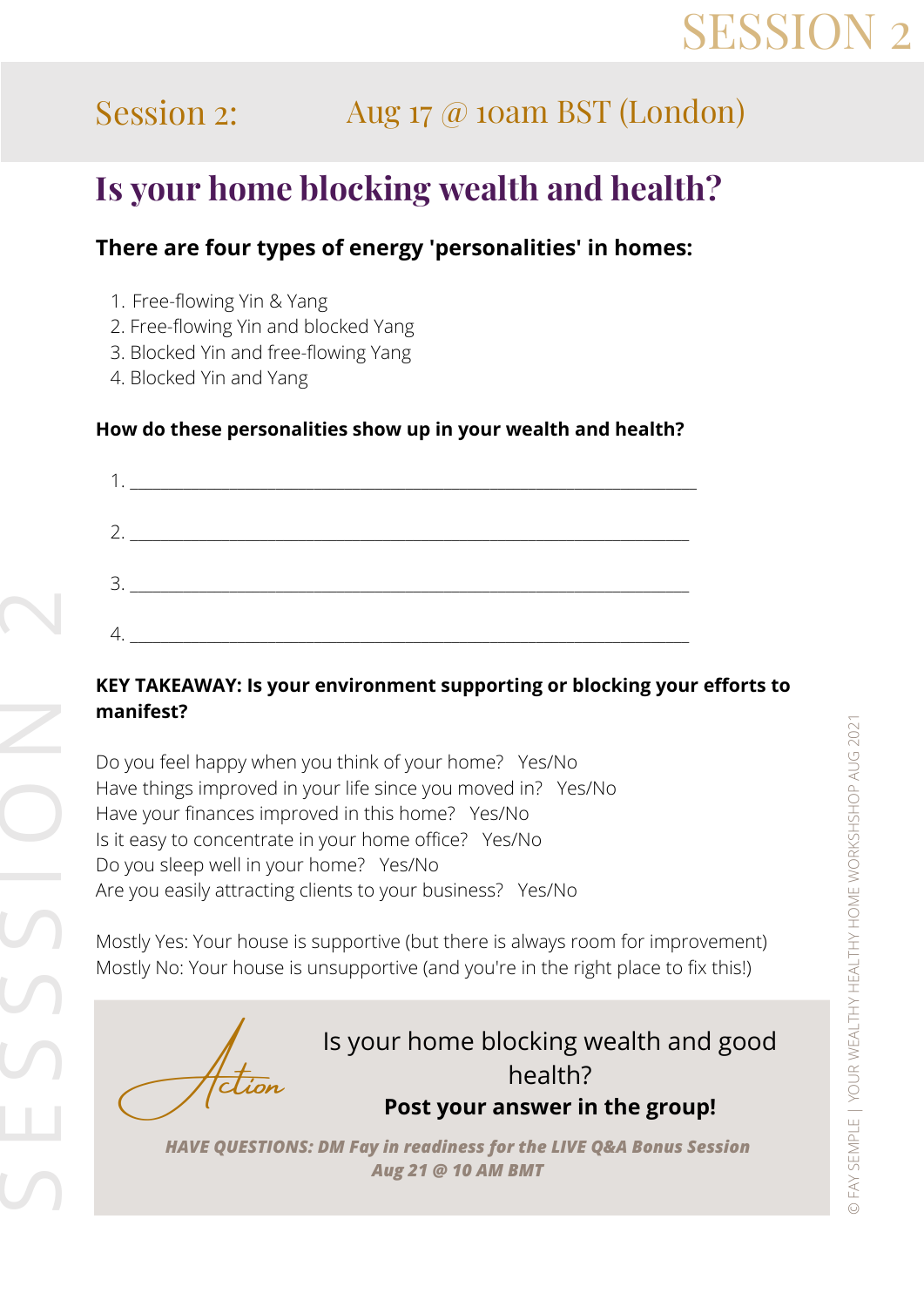

# Session 3: AUG 19 @ 10am BST (London)

## **Aligning your life and your home**

#### **KEY TAKEAWAY: WHAT WE DO WHERE MATTERS**

Yang Energy is ACTIVE and is great energy to have in the rooms in our house where we need to be productive and active,

In what rooms do we want the support of Yang energy?

\_\_\_\_\_\_\_\_\_\_\_\_\_\_\_\_\_\_\_\_\_\_\_\_\_\_ 2.\_\_\_\_\_\_\_\_\_\_\_\_\_\_\_\_\_\_\_\_\_\_\_\_\_\_ 3. \_\_\_\_\_\_\_\_\_\_\_\_\_\_\_\_\_\_\_\_\_\_\_\_\_\_ 1.

Yin Energy is NURTURING and is great energy to have in the rooms in our house where we need to be productive and active,

In what rooms do we want the support of Yin energy?

 1. \_\_\_\_\_\_\_\_\_\_\_\_\_\_\_\_\_\_\_\_\_\_\_\_\_\_ 2.\_\_\_\_\_\_\_\_\_\_\_\_\_\_\_\_\_\_\_\_\_\_\_\_\_\_ 3. \_\_\_\_\_\_\_\_\_\_\_\_\_\_\_\_\_\_\_\_\_\_\_\_\_\_

TOXIC Energy can be present in the form of 'stressed' yin or yang, place memory, technopathic stress, or geological features

Use a simple muscle test to determine their presence in your home,

Action

E

 $\cup$ 

 $\cup$ 

 $\mathbf{C}$ 

IS THERE TOXIC ENERGY PRESENT IN YOUR HOME **Vote in the group!**

*HAVE QUESTIONS: DM Fay in readiness for the LIVE Q&A Bonus Session Aug 21 @ 2PM GMT*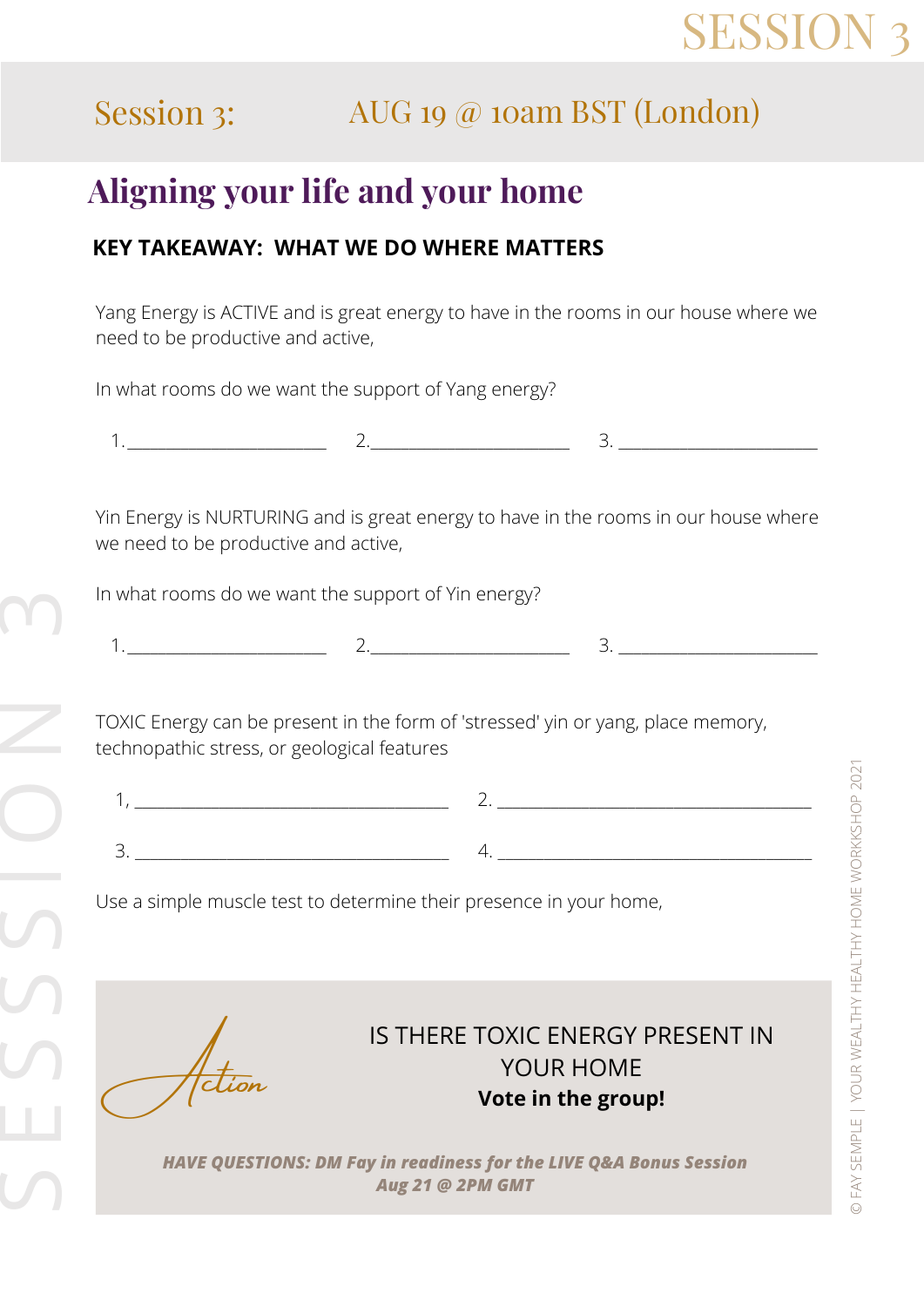# **SESSION**

# Session 4: Aug 18 @ 10am BST (London)

## **Quick hacks to call in more abundance right now**

#### **Your goals and dreams are like seeds.**

The energy that you plant your seeds in is the fertile soil. This energy is responsive. It affects **US** and we affect **IT**. The energy in your home carries Gia consciousness, its lines are like the meridians of the body and energy clearing is like acupuncture for your home.

Every home has its own unique POWER CENTRE that you can use to enhance your manifestations and intentions.

#### **Quick hacks you can use to call in more abundance right now**

 Commit tonight to taking one action from the list.Taking 1 small action can create a big shift in our mindset and energy.

Action

 $\cup$ 

E

 $\cup$ 

 $\cup$ 

 $\mathbf{\Omega}$ 

4

Which abundance hack are you using today? **Post your answer in the group!**

*HAVE QUESTIONS: DM Fay in readiness for the LIVE Q&A Bonus Session Aug 21 @ 10 AM BST*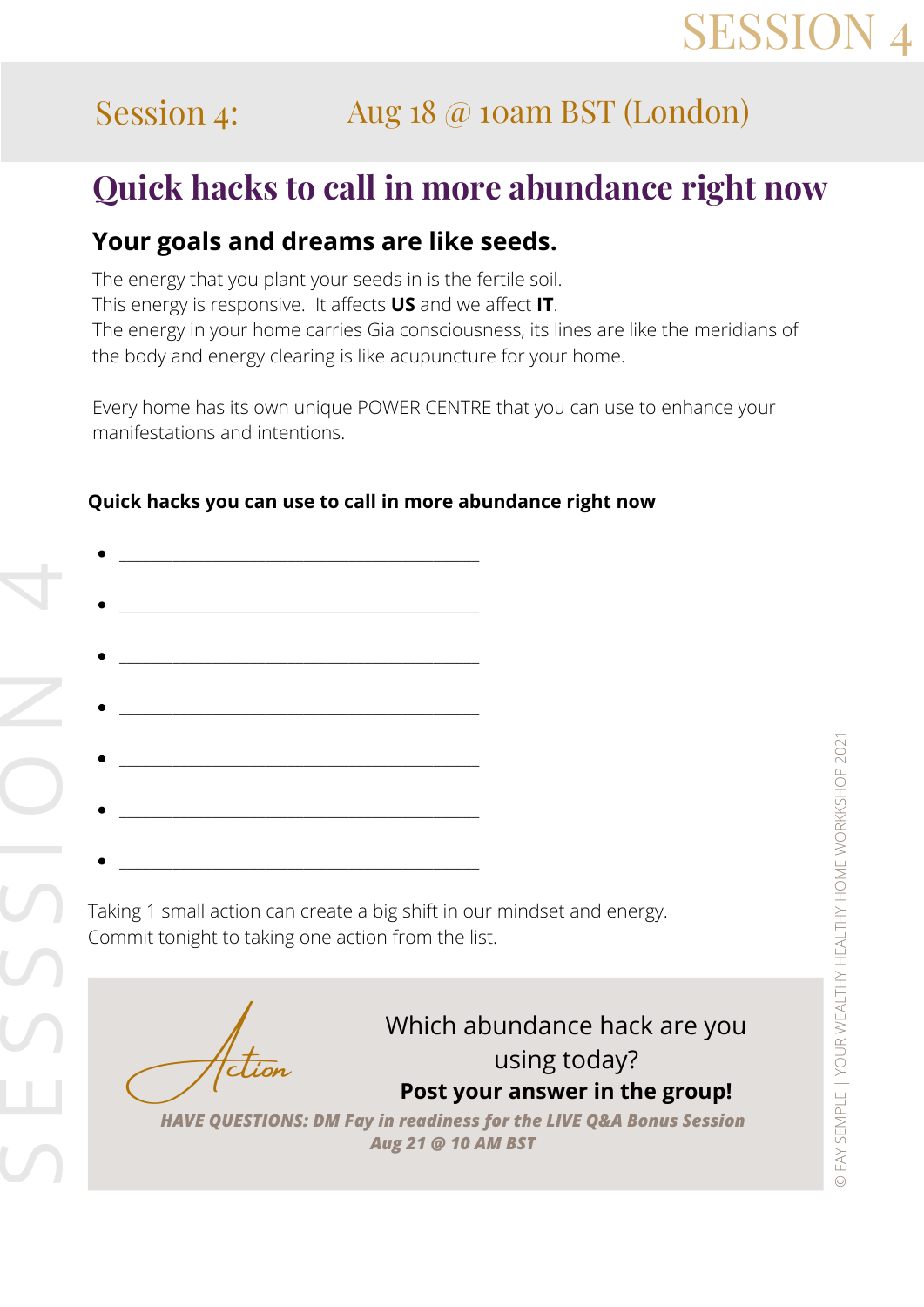# SESSIO

# Session 5: Apr 20 @ 10am BST (London)

## **Connect to the Soul of your home**

**KEY TAKEAWAY:** EVERYTHING has its own "Soul"

| It is the role<br>$\overline{\phantom{0}}$<br>It has it's own<br>Energy is |  |
|----------------------------------------------------------------------------|--|
|----------------------------------------------------------------------------|--|

of this Soul to create the \_\_\_\_\_\_\_\_\_\_\_\_\_\_\_\_\_\_\_\_\_\_\_\_ of the \_\_\_\_\_\_\_\_\_\_\_\_\_\_\_\_\_\_\_\_\_ of your home.

BUT this vision of 'purpose' was created at its conception and may be

 $and$ 

Your dreams express your soul purpose, your home is both the energetic and physical space from which we enact that purpose.

The Soul of a home can help us with the perfect unfolding of our success whilst living there.

The Soul of your home needs to understand its contemporary and appropriate purpose.

 outcome, and thank it for its presence WHETHER YOU SENSE IT OR NOT Introduce yourself in a meditation or visualisation. Let it know who you are, what your vision is for your future, visualise your perfect

Notes

 $\mathcal{L}$ 

E

 $\mathcal{L}$ 

 $\mathcal{L}$ 

 $\mathbf{\Omega}$ 

 $\Box$ 

Action

Post your biggest "Aha!" from today's training in the group!

*HAVE QUESTIONS: DM Fay in readiness for the LIVE Q&A Bonus Session Aug 21 @ 2PM GMT*